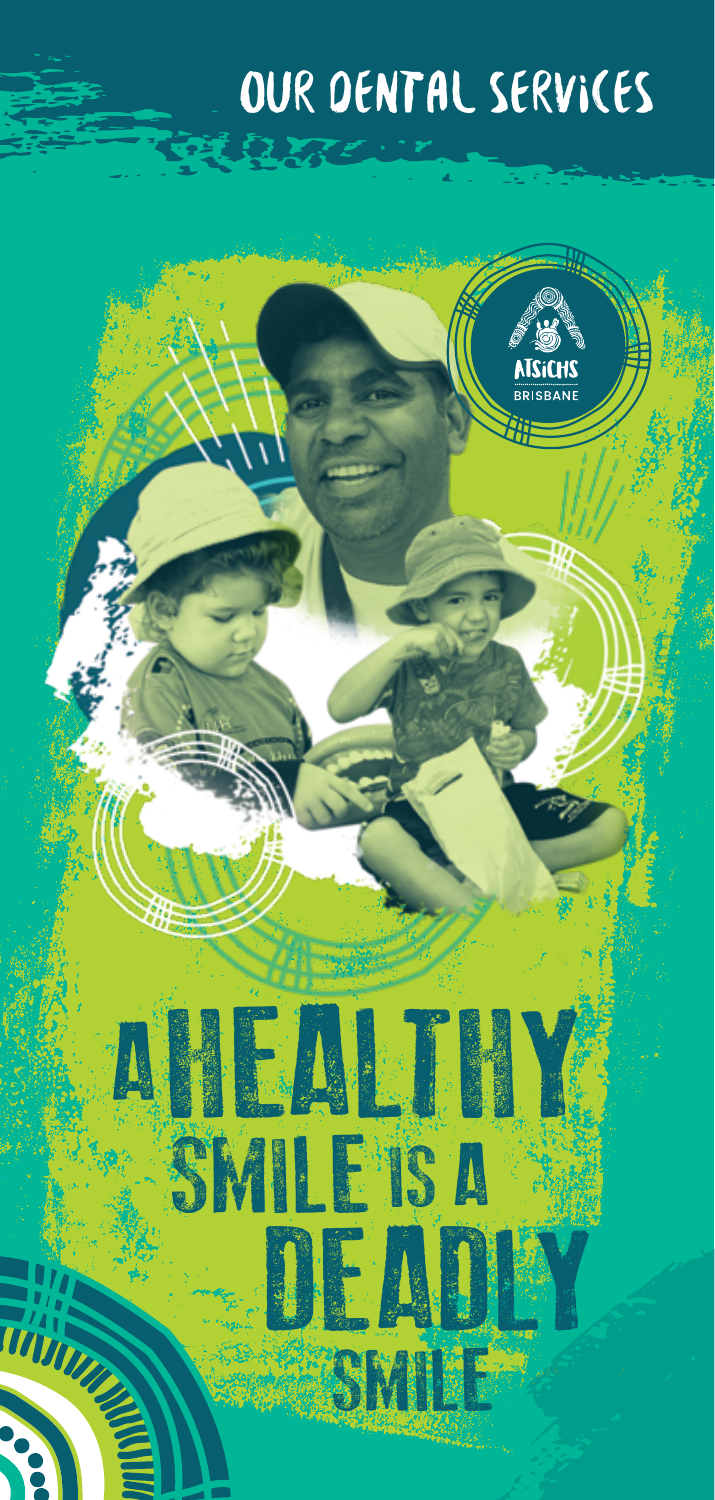# WE'RE HERE TO HELP...

Our dental team consists of dentists, oral health therapists, dental assistants, dental prosthetists, dental technicians, dental receptionists and a practice manager

Willie

O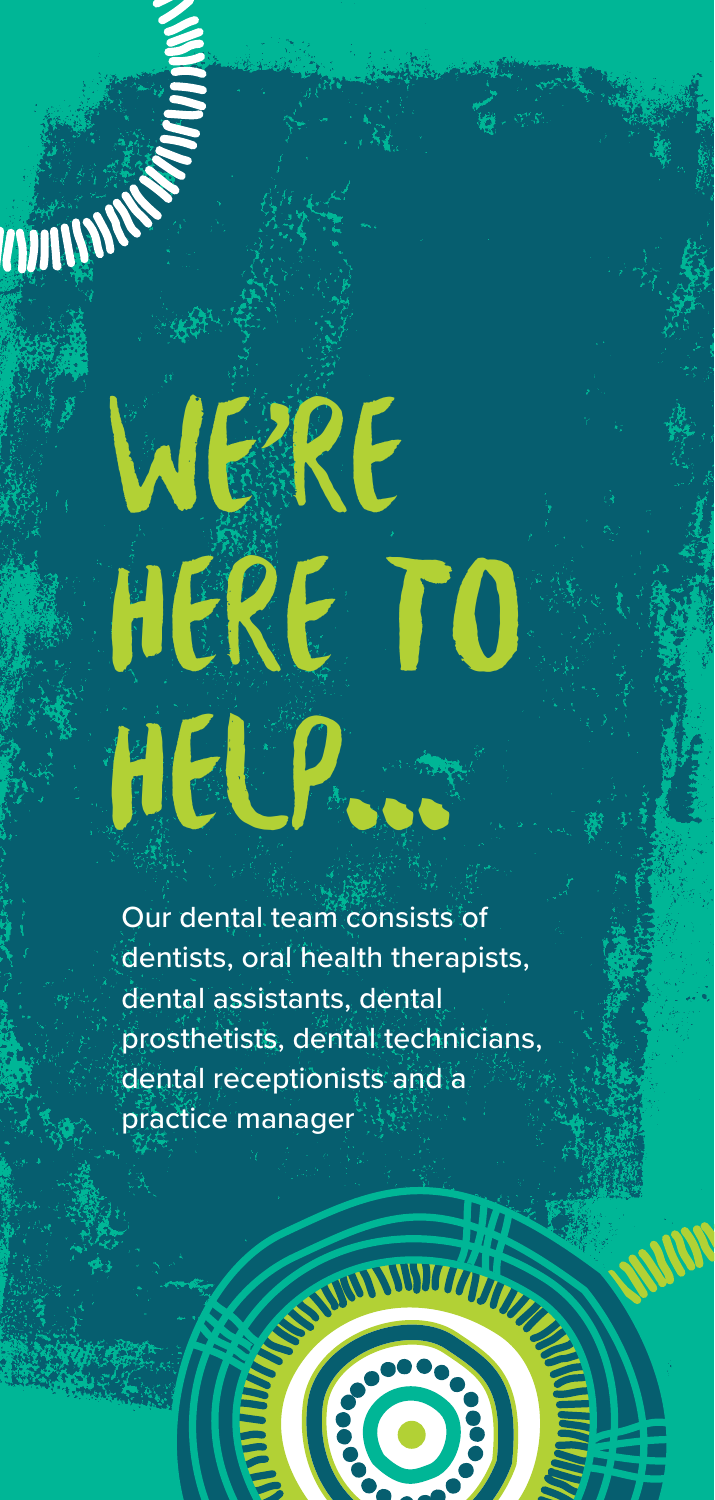Dental services are available at our Woolloongabba and Logan clinics. Our aim is to assist Aboriginal and Torres Strait Islander clients to improve their oral health.

All services are provided in the clinics and staff are supportive of visiting and participating in community days and other special events to provide information on dental care and disease prevention.

#### **Our services include**

- dental screening and check ups
- **e** emergency treatment for toothache, trauma and wisdom teeth
- **•** routine dental checkups and screening
- $\bullet$  fillings
- $\bullet$  extractions
- root canal on anterior teeth
- wisdom teeth extractions
- dentures and crowns
- $\bullet$  mouth quards and splints
- specialist referrals
- scaling and cleaning with oral health promotion
- regular recalls and follow up

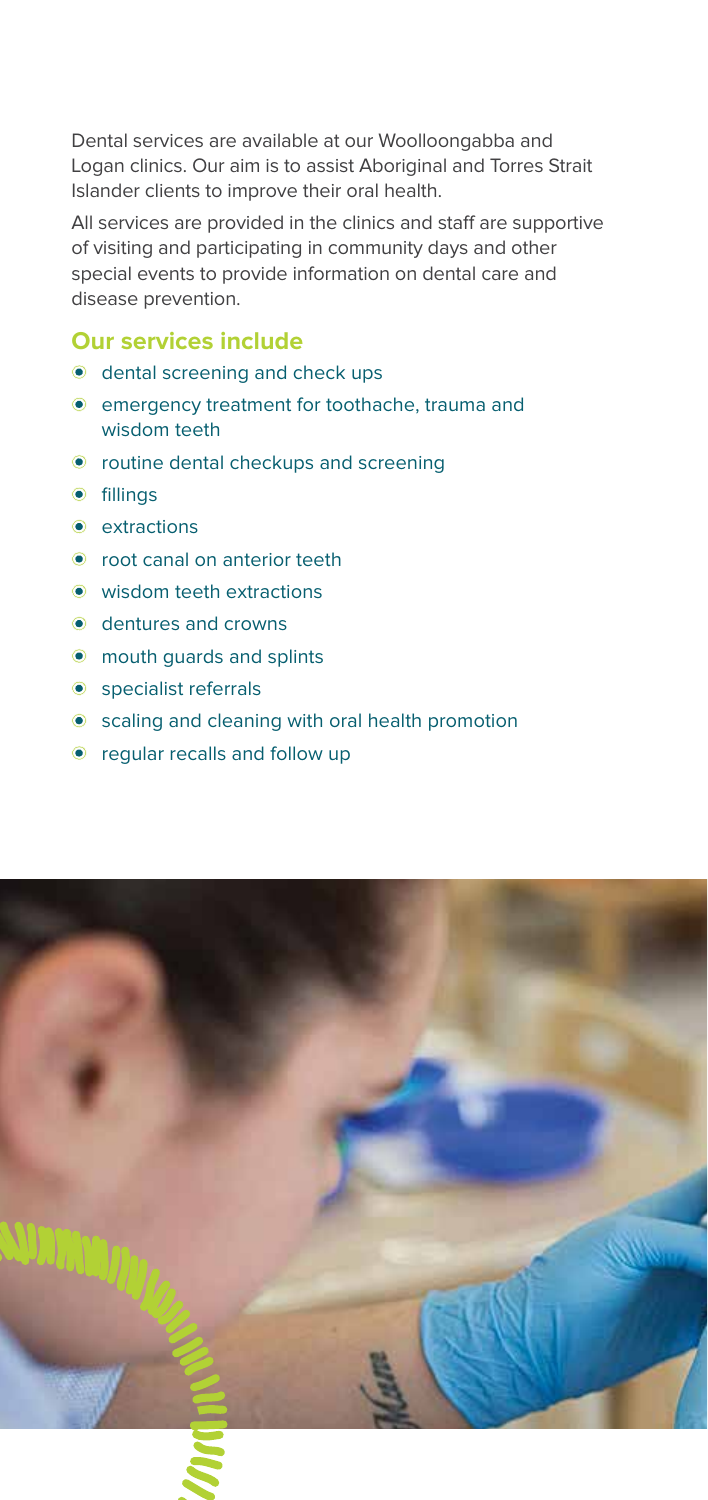

#### **Eligibility**

To be eligible for appointments at our dental clinics you must:

- reside in South East Queensland and identify as Aboriginal or Torres Strait Islander
- be a regular ongoing patient with one of our ATSICHS Brisbane medical clinics. If you are a new patient to ATSICHS Brisbane, our GPs will need to have had a chance to review your medical records.

We encourage kids to get their health check prior to their dental appointment. We have a dental van at the Murri School that specialises in children's dental care. We can also see kids at our two other clinics.

If you are a non-Indigenous patient with an Indigenous spouse you may be eligible for care. Please contact our dental team for further information.

#### **Are there fees?**

There are no fees for general dental care provided the eligibility criteria is met.

Fees do apply for laboratory work, e.g. mouthguards, denture and crown work.

Treatment is provided to the majority of children via the Child Dental Benefits Scheme.

Aged pensioners are eligible for free acrylic dentures.

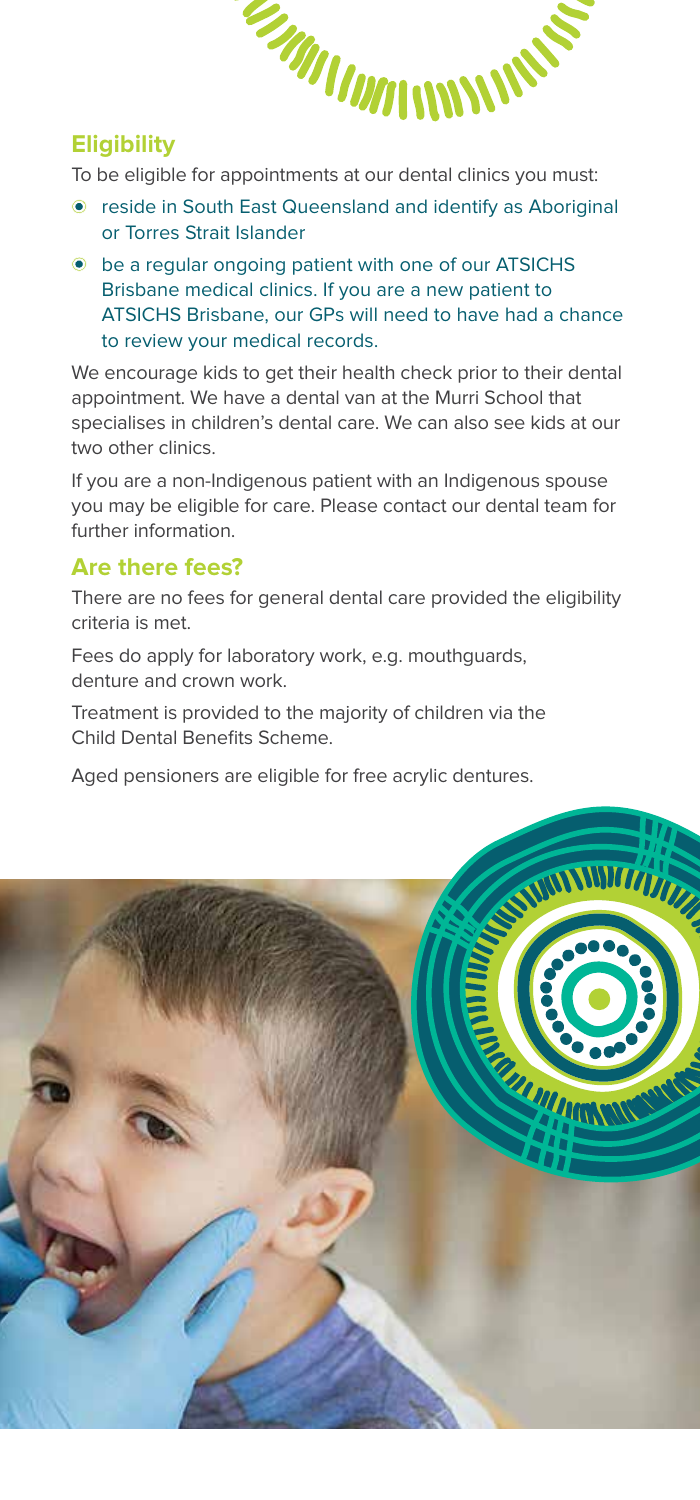

## Parking

Parking is available at our Woolloongabba Dental Clinic behind the main building. Entry is via Clarence Street.

Parking is available at our Logan Clinic at the front of the shopping centre or at the train station.

Both clinics are easily accessible by public transport.

**Make an appointment THURSE today!ERMINIANO**